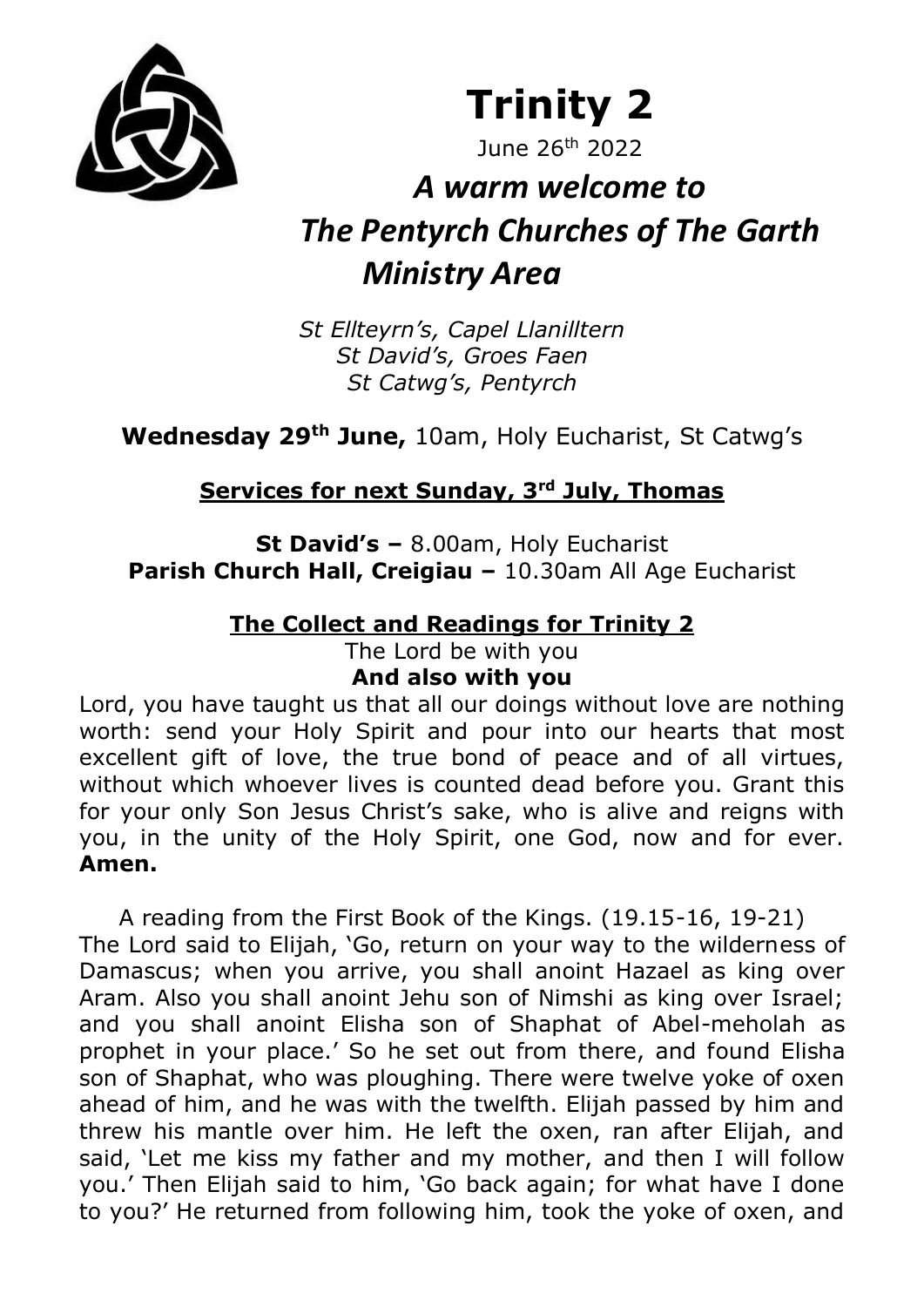slaughtered them; using the equipment from the oxen, he boiled their flesh, and gave it to the people, and they ate. Then he set out and followed Elijah, and became his servant.

This is the word of the Lord.

#### **Thanks be to God.**

A reading from the Letter of Paul to the Galatians. (5.1,13-25) For freedom Christ has set us free. Stand firm, therefore, and do not submit again to a yoke of slavery. For you were called to freedom, brothers and sisters; only do not use your freedom as an opportunity for self-indulgence, but through love become slaves to one another. For the whole law is summed up in a single commandment, 'You shall love your neighbour as yourself.' If, however, you bite and devour one another, take care that you are not consumed by one another Live by the Spirit, I say, and do not gratify the desires of the flesh. For what the flesh desires is opposed to the Spirit, and what the Spirit desires is opposed to the flesh; for these are opposed to each other, to prevent you from doing what you want. But if you are led by the Spirit, you are not subject to the law. Now the works of the flesh are obvious: fornication, impurity, licentiousness, idolatry, sorcery, enmities, strife, jealousy, anger, quarrels, dissensions, factions, envy, drunkenness, carousing, and things like these. I am warning you, as I warned you before: those who do such things will not inherit the kingdom of God. By contrast, the fruit of the Spirit is love, joy, peace, patience, kindness, generosity, faithfulness, gentleness, and self-control. There is no law against such things. And those who belong to Christ Jesus have crucified the flesh with its passions and desires. If we live by the Spirit, let us also be guided by the Spirit.

This is the word of the Lord

**Thanks be to God**

*Remain seated for the Gradual hymn At the Gospel all stand and face the Gospel Book*

Listen to the Gospel of Christ according to Saint Luke. (9.51-62) **Glory to Christ our Saviour.**

When the days drew near for Jesus be taken up, he set his face to go to Jerusalem. And he sent messengers ahead of him. On their way they entered a village of the Samaritans to make ready for him; but they did not receive him, because his face was set towards Jerusalem. When his disciples James and John saw it, they said, 'Lord, do you want us to command fire to come down from heaven and consume them?' But he turned and rebuked them. Then they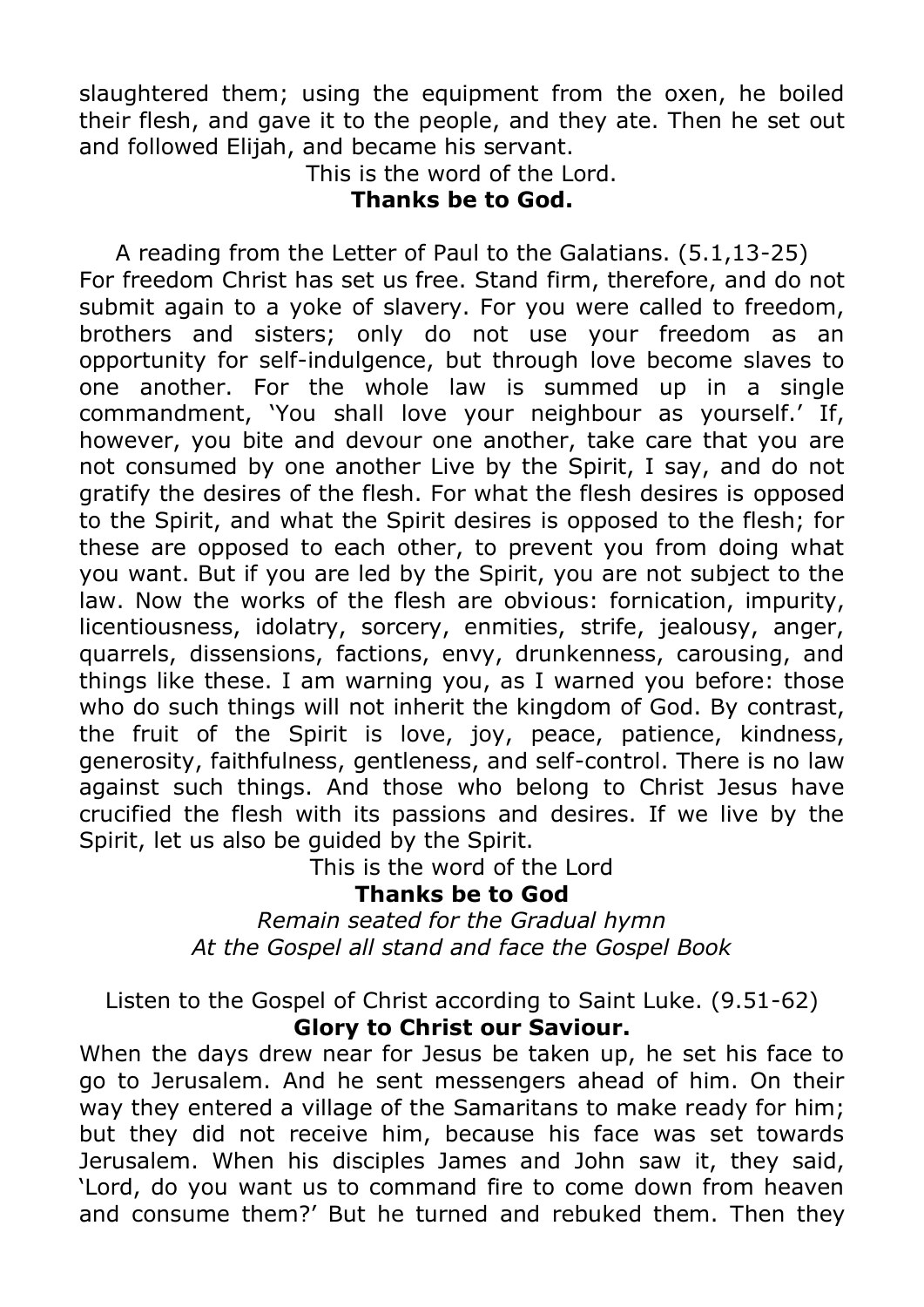went on to another village. As they were going along the road, someone said to him, 'I will follow you wherever you go.' And Jesus said to him, 'Foxes have holes, and birds of the air have nests; but the Son of Man has nowhere to lay his head.' To another Jesus said, 'Follow me.' But he said, 'Lord, first let me go and bury my father.' But Jesus said to him, 'Let the dead bury their own dead; but as for you, go and proclaim the kingdom of God.' Another said, 'I will follow you, Lord; but let me first say farewell to those at my home.' Jesus said to him, 'No one who puts a hand to the plough and looks back is fit for the kingdom of God.'

> This is the Gospel of the Lord. **Praise to Christ our Lord.**

#### **For your prayers…**

In our Diocese we pray for the Margam Ministry Area and all the clergy in the Ministry team. In the wider church we pray for The Province of the Episcopal Church of Sudan.

#### **NOTICES**

## The Parish Zoom Quiz is on Monday evenings at 5pm.

-------------------------------------------------------

If you would like to support the work of our churches there are a few ways you can do this including via the [Gift Direct scheme](https://www.churchinwales.org.uk/en/clergy-and-members/gift-direct/) (please ask for details) or via BACS to 'the Parish of Pentyrch' sort code 54- 30-01 acc number 01702653. There is also the facility to donate electronically at the back of St Catwg's Church. Your gifts are much appreciated.

Next weekend, the 2/3 July will be the Pentyrch Open Gardens' weekend. As usual, the church will be open to be part of the occasion: we normally have a goodly number of people visiting us and they often show quite an interest in the church. Refreshments will be available for them, so volunteers will be needed. You can let Jane Rees or Gill Stevens know of your availability. Times are:

Saturday from 11 a.m. to 5 p.m. Periodically during that time, the organ will be played.

Sunday from 1 to 5 p.m. From 2 to 5, the Sine Nomine Singers will present a selection of their music, and everyone is invited to come and listen.